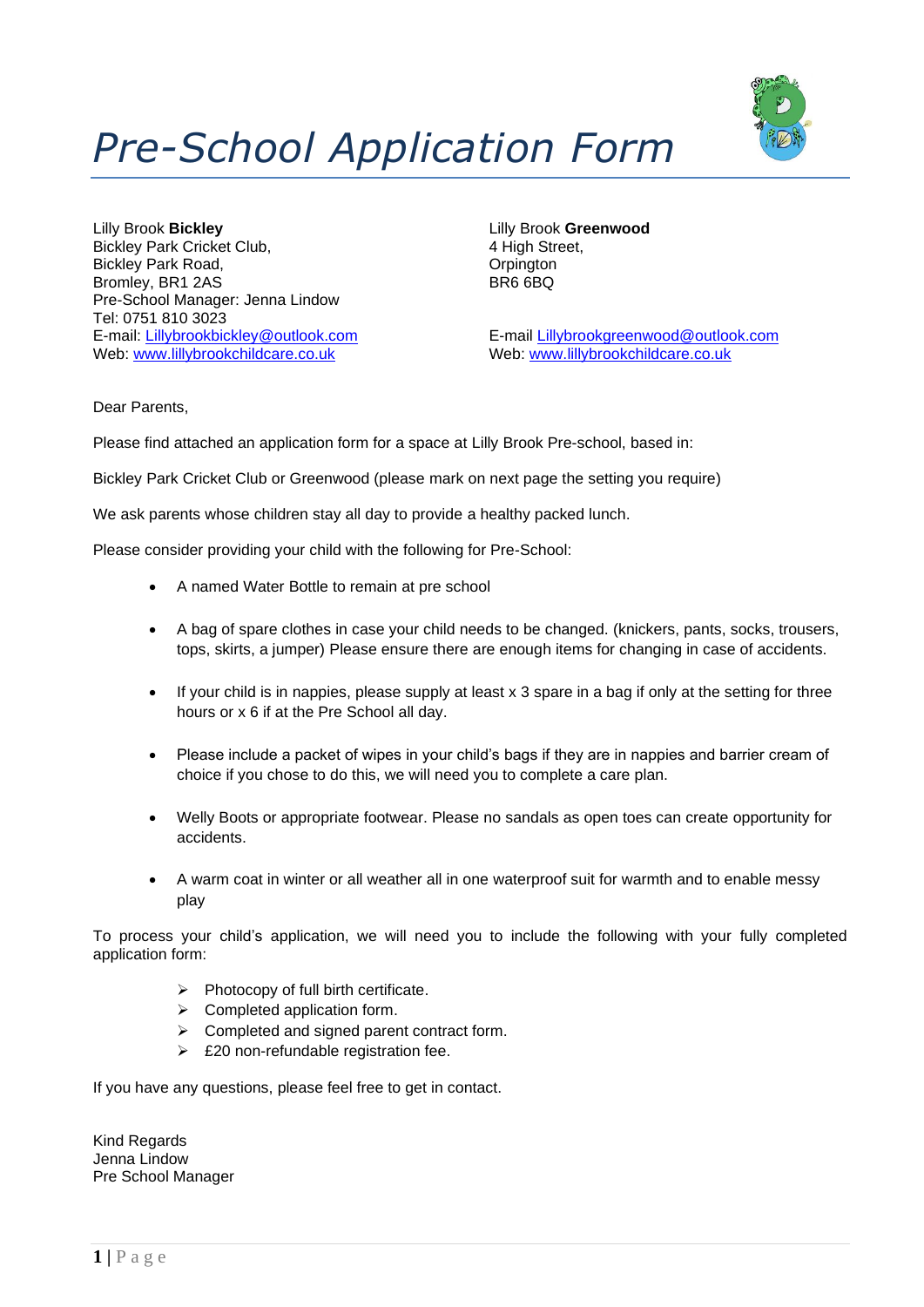Please check you have included the following:

|                                            | Parent check list for application | Office only date received |
|--------------------------------------------|-----------------------------------|---------------------------|
| Completed application form                 |                                   |                           |
| Copy of full Birth certificate             |                                   |                           |
| <b>Parent Contract Form</b>                |                                   |                           |
| Uniform request if applicable              |                                   |                           |
| I am 2-code if applicable                  |                                   |                           |
| 30-hour Code if applicable and who         |                                   |                           |
| applied (mum or dad)                       |                                   |                           |
| I understand there is a £20 non-           |                                   | Date Paid                 |
| returnable registration Fee - date<br>paid |                                   |                           |
| Allergies listed on page 4                 |                                   |                           |

Please note we will get messy at Pre School because we play with paint, sand and water and go out in all weathers. Therefore, please **do not** send your child in in expensive clothes, we do not take responsibility for damaged clothing.

| Signature | Date |
|-----------|------|
|           |      |
|           |      |
|           |      |
|           |      |

| Information required                      | To be completed in block capitals | Office      |
|-------------------------------------------|-----------------------------------|-------------|
|                                           |                                   | use<br>only |
| Applying for Bickley send to              |                                   |             |
| Lillybrookbickley@outlook.com             |                                   |             |
| Applying for Greenwood send to            |                                   |             |
| Lillybrookgreenwood@outlook.com           |                                   |             |
| Date of Birth                             |                                   |             |
| Gender                                    |                                   |             |
| Childs Legal First names                  |                                   |             |
|                                           |                                   |             |
| Childs Legal surname                      |                                   |             |
|                                           |                                   |             |
| Preferred name if different to legal name |                                   |             |
| Home address                              |                                   |             |
|                                           |                                   |             |
|                                           |                                   |             |
| Post code                                 |                                   |             |
| Ethnicity (required for Funding)          |                                   |             |
| Does your child have any allergies?       |                                   |             |
|                                           |                                   |             |
|                                           |                                   |             |
| Are you in receipt of Disability Living   | YES / NO                          |             |
| allowance?                                |                                   |             |
| If yes please attach a copy of the letter |                                   |             |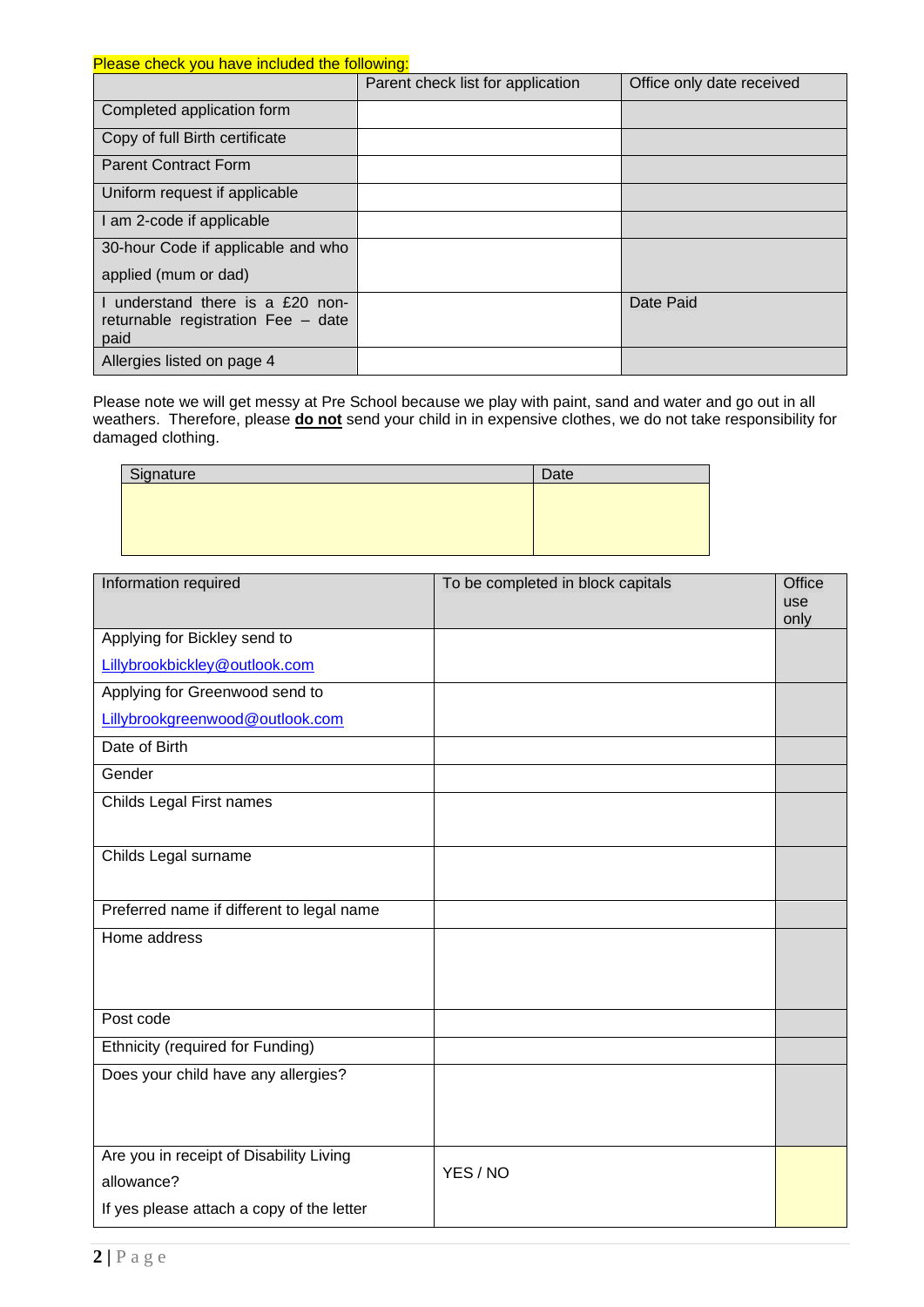# **Parent /Carer Information**

| Please complete in block<br>capitals                               | Parent / carer 1 | Parent / carer 2 |
|--------------------------------------------------------------------|------------------|------------------|
| Name                                                               |                  |                  |
| Relationship to child                                              |                  |                  |
| Parental responsibility                                            |                  |                  |
| Lives at same address as<br>child or state address if<br>different |                  |                  |
| Parent date of birth                                               |                  |                  |
| <b>Parent National insurance</b><br>number (to access funding)     |                  |                  |
| Email                                                              |                  |                  |
| Mobile telephone                                                   |                  |                  |
| Home telephone                                                     |                  |                  |
| Work telephone and title in<br>case of emergency                   |                  |                  |
| Best contact in case of<br>emergency                               |                  |                  |

# **Please give us at least 3 alternative emergency contacts.**

|                                                                                  | Emergency contact 1 | Emergency contact 2 | Emergency contact 3 |
|----------------------------------------------------------------------------------|---------------------|---------------------|---------------------|
| <b>Contact Name</b>                                                              |                     |                     |                     |
| Relationship to child                                                            |                     |                     |                     |
| Address                                                                          |                     |                     |                     |
| Home phone number                                                                |                     |                     |                     |
| Mobile Phone number                                                              |                     |                     |                     |
| Work phone number                                                                |                     |                     |                     |
| Preferred times not to<br>contact and go to<br>alternative emergency<br>contact? |                     |                     |                     |

I declare that all information detailed within this form is true and accurate:

| Signature | Date |
|-----------|------|
|           |      |
|           |      |
|           |      |
|           |      |
|           |      |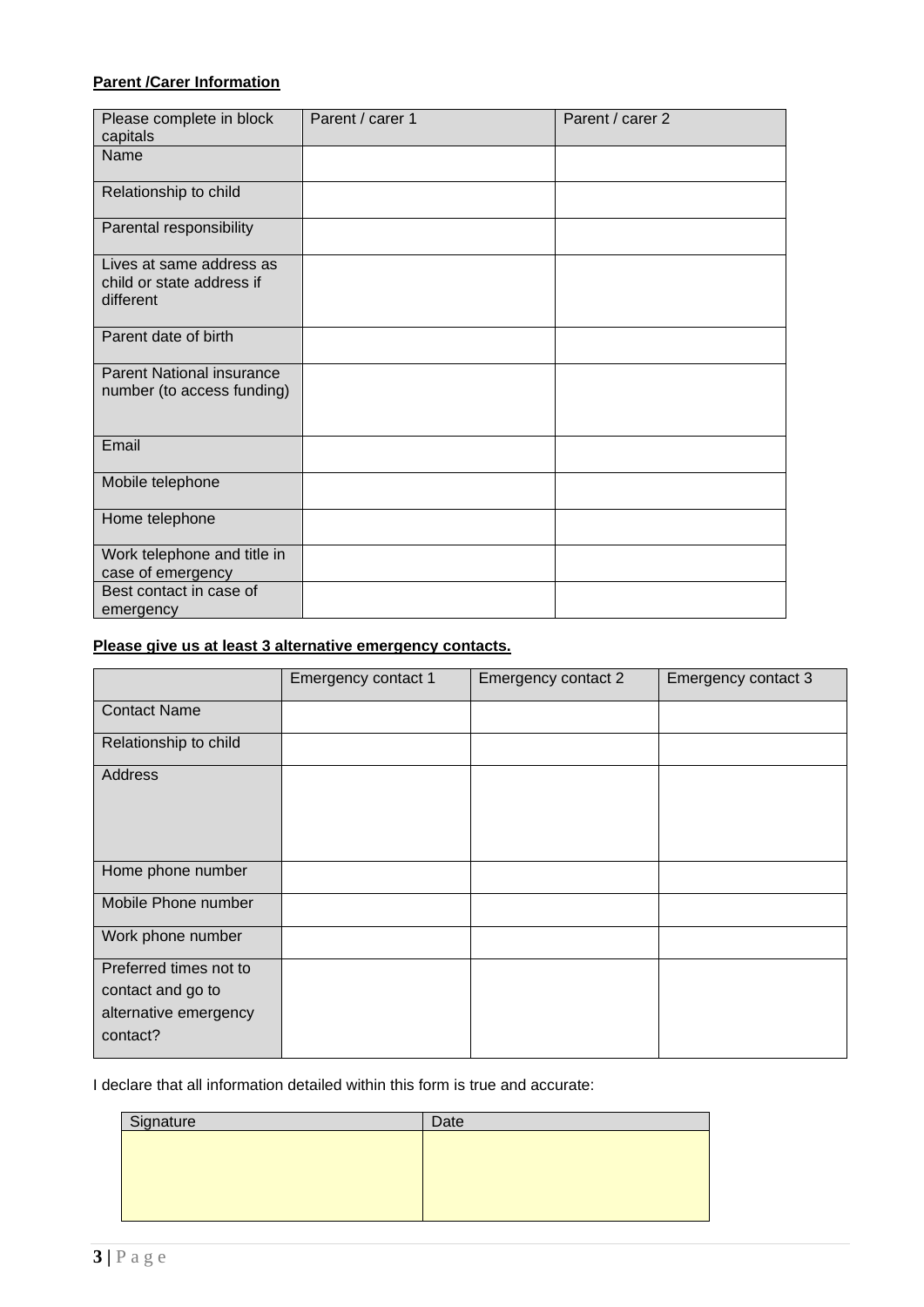Please indicate the sessions you would like. We will do our best to offer you the sessions of your choice.

| Day of week     | <b>Breakfast</b><br><b>Includes</b><br>Breakfast.<br>$08:30 - 09:00$ | AM<br>$09:00 - 12:00$ | 30 hour<br>$09:00 - 15:00$ | Lunch add on<br>Payable<br>12:00 - 13:00 | Late<br>Payable<br>$15:00 - 16:00$ |
|-----------------|----------------------------------------------------------------------|-----------------------|----------------------------|------------------------------------------|------------------------------------|
| 2-Year-Old      | £5                                                                   | £24                   | £48                        | £8                                       | £8                                 |
| 3-year-Old plus | £4                                                                   | £18                   | £36                        | £6                                       | £6                                 |
| Funded          | n/a                                                                  | £0                    | £0                         | n/a                                      | n/a                                |
| Monday          |                                                                      |                       |                            |                                          |                                    |
| Tuesday         |                                                                      |                       |                            |                                          |                                    |
| Wednesday       |                                                                      |                       |                            |                                          |                                    |
| Thursday        |                                                                      |                       |                            |                                          |                                    |
| Friday          |                                                                      |                       |                            |                                          |                                    |

|           | Booked hours in week | <b>Funded Hours</b> | Paid hours | <b>Start Date</b> |
|-----------|----------------------|---------------------|------------|-------------------|
| Requested |                      |                     |            |                   |
| Granted   |                      |                     |            |                   |

# **Allergies** - Does your child suffer from allergies.

| Yes / No                    | Who should we notify if an attack<br>should happen? |                                              |
|-----------------------------|-----------------------------------------------------|----------------------------------------------|
| If yes, please list Allergy | What will happen / what reaction?                   | What medicine or treatment<br>should we use? |
|                             |                                                     |                                              |

| Languages spoken at home and or by child?                             |  |
|-----------------------------------------------------------------------|--|
| Who will be dropping off and collecting your<br>child from preschool? |  |

|                         | <b>Health Visitor</b> | Doctor |
|-------------------------|-----------------------|--------|
| Name                    |                       |        |
| Contact number          |                       |        |
| Address                 |                       |        |
| Had 8 - 12 Month review |                       |        |
| Had 2 year review       |                       |        |

| Signature | Date |
|-----------|------|
|           |      |
|           |      |
|           |      |
|           |      |
|           |      |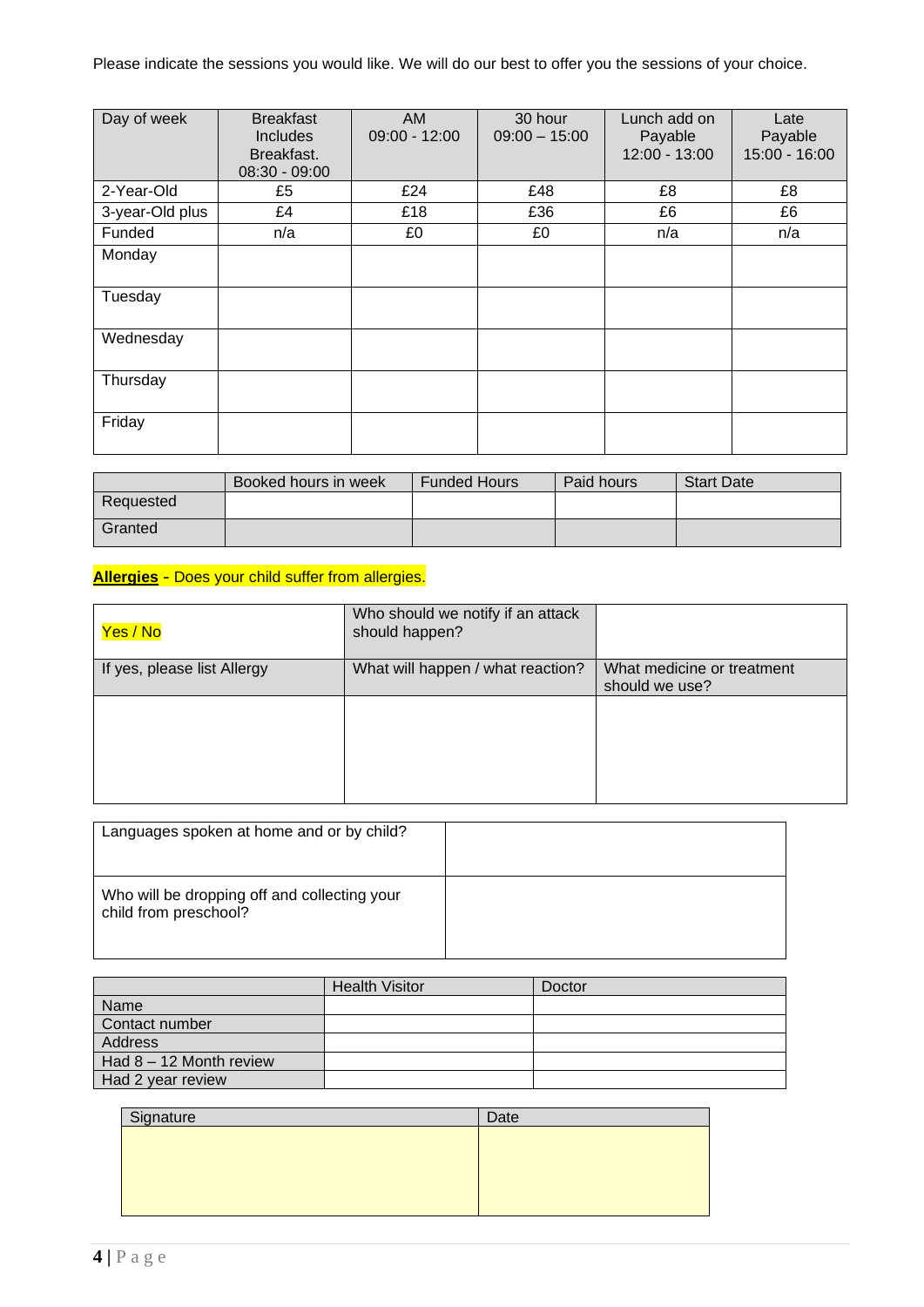# **Further information regarding the child**

| Please use this space to detail your child's Birth. |                     |
|-----------------------------------------------------|---------------------|
| e.g. full term, premature, early complications or   |                     |
| illnesses in infancy etc.                           |                     |
|                                                     |                     |
| This helps identify care plan if needed             |                     |
| Child's preferred method of communication           |                     |
|                                                     |                     |
| Do you have any concerns in any of the              |                     |
| following areas?                                    |                     |
|                                                     |                     |
| - Communication and language                        |                     |
|                                                     |                     |
| - Physical Development                              |                     |
| - Personal Social and emotional Development         |                     |
| - other                                             |                     |
| Religion                                            |                     |
|                                                     |                     |
|                                                     |                     |
| Does your child have any siblings?                  |                     |
| If yes, please supply                               |                     |
|                                                     |                     |
| Name<br>1.                                          |                     |
| 2. Ages                                             |                     |
| 3. School/home etc.                                 |                     |
|                                                     |                     |
| This helps gain an all-round view of your child     |                     |
|                                                     |                     |
| Please use this space to tell us about any clubs    |                     |
| or extra curricula activities your child has taken  |                     |
| part in or shown an interest in:                    |                     |
|                                                     |                     |
| Has your child attended any childcare settings      |                     |
| previous to Lilly Brook Pre-School?                 |                     |
| Please supply details                               |                     |
|                                                     |                     |
| Will your child be attending another setting or     |                     |
| childminder as well as Lilly Brook Pre-School?      |                     |
| We must know if a child is attending one or more    |                     |
| settings for funding reasons and to ensure we       |                     |
| are working in partnership for the best interests   |                     |
| and needs of the child.                             |                     |
|                                                     |                     |
| Do you claim any funding hours from anywhere        | Yes / No            |
| else? If yes where and how many.                    | If yes how many $-$ |
|                                                     |                     |
|                                                     |                     |
|                                                     |                     |
| If yes please provide name and contact details      |                     |
| of other provision                                  |                     |
|                                                     |                     |
|                                                     |                     |
|                                                     |                     |

| Signature | Date |
|-----------|------|
|           |      |
|           |      |
|           |      |
|           |      |
|           |      |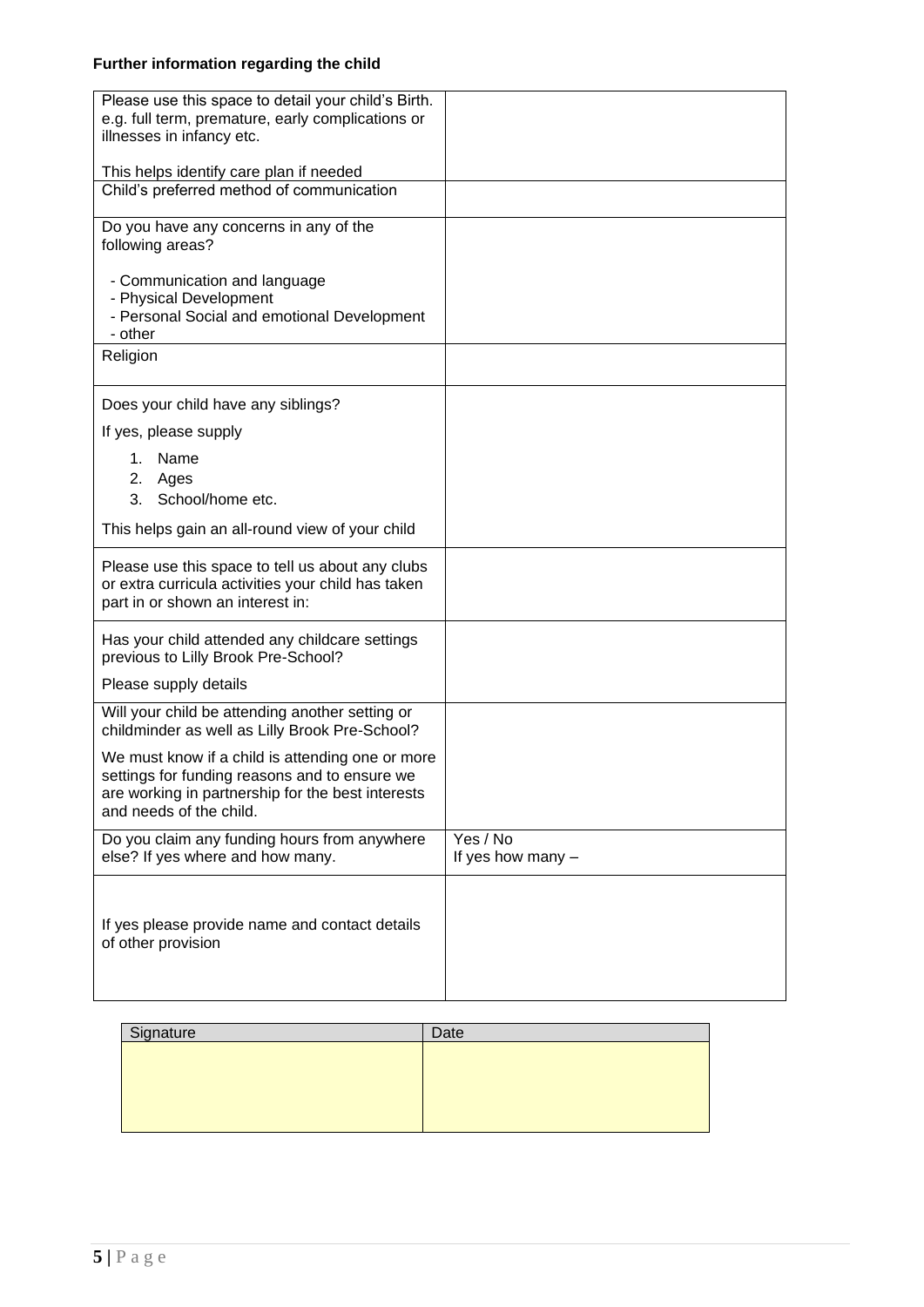| Consent to share information with other professionals.                                                                                                                                                                                                                              | N/A | <b>Yes</b> | <b>No</b> |
|-------------------------------------------------------------------------------------------------------------------------------------------------------------------------------------------------------------------------------------------------------------------------------------|-----|------------|-----------|
| Children are required to have an integrated health and education review at different<br>stages of their development i.e. at two, progression to school and others. Please<br>indicate if we have your permission to share information relevant to them with other<br>professionals. |     |            |           |
| I give permission for my child's name, address and date of birth to be sent directly to<br>the Health Visiting team when they become two years old.                                                                                                                                 |     |            |           |
| I give permission for my child's key worker to contact the health visitor regarding any<br>information in the Red Book following the Healthy Child Review                                                                                                                           |     |            |           |
| I agree to Share information from the heathy child review / child's red book with my<br>child's key worker                                                                                                                                                                          |     |            |           |
| I give permission for my child's key worker to share information about my child's<br>learning and development directly with other professionals if relevant.                                                                                                                        |     |            |           |
| I confirm permission for staff to seek medical assistance and take my child to the<br>hospital if such an emergency arises                                                                                                                                                          |     |            |           |
| Permission to treat allergies as listed on page 3                                                                                                                                                                                                                                   |     |            |           |
| Does your child have any Health or dietary requirements- please state:                                                                                                                                                                                                              |     |            |           |
| Has your child ever received support from Social services?                                                                                                                                                                                                                          |     |            |           |
| Please give details:                                                                                                                                                                                                                                                                |     |            |           |
|                                                                                                                                                                                                                                                                                     |     |            |           |

Please state any other requirements:

| I declare that all information detailed within this form is true and accurate: |  |  |
|--------------------------------------------------------------------------------|--|--|
|--------------------------------------------------------------------------------|--|--|

| Signature | Date |
|-----------|------|
|           |      |
|           |      |
|           |      |
|           |      |
|           |      |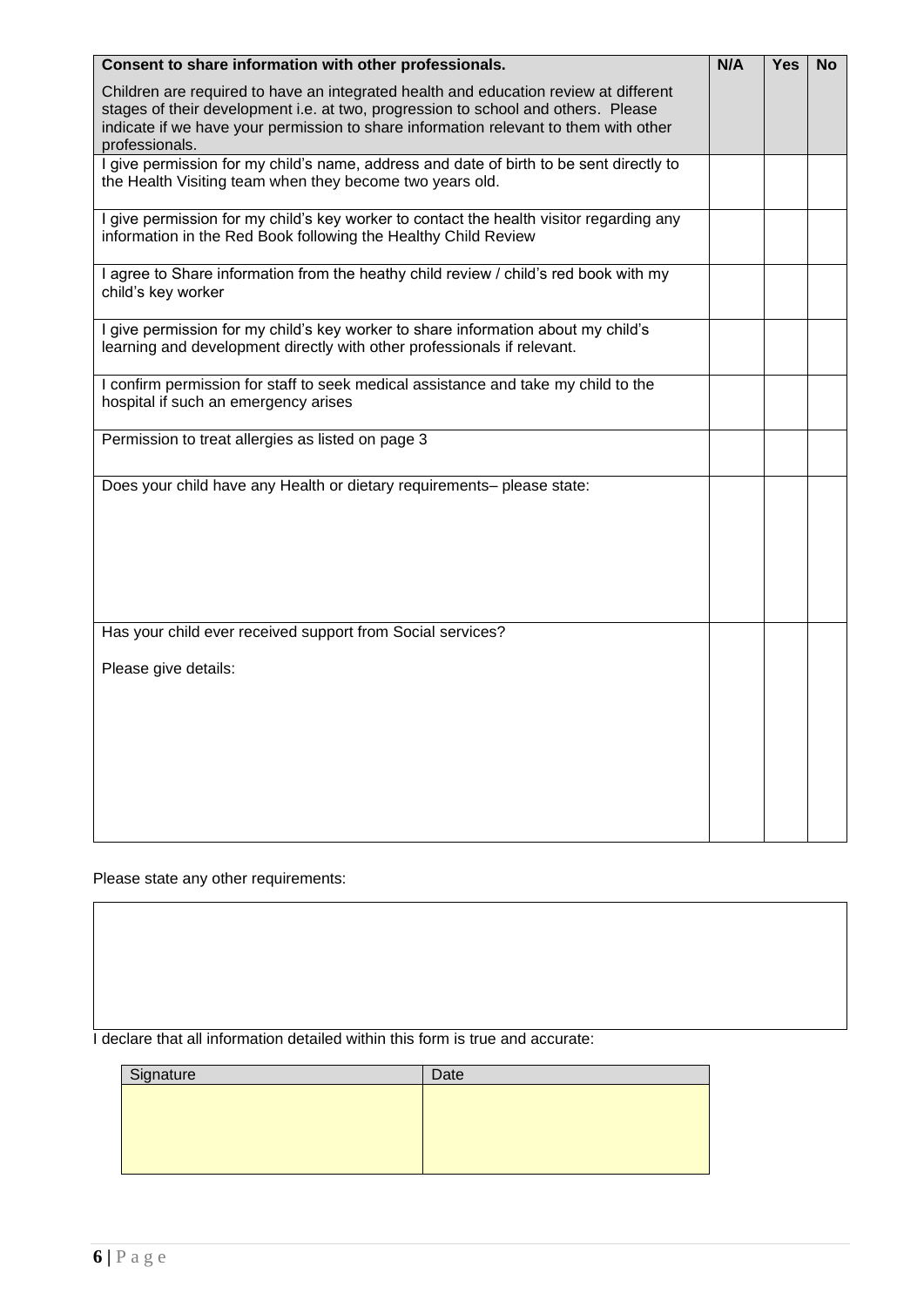| <b>Permissions - Please initial in appropriate boxes</b>                                                                                                                                                                            | <b>Yes</b> | <b>No</b> | <b>Notes and exceptions</b> |
|-------------------------------------------------------------------------------------------------------------------------------------------------------------------------------------------------------------------------------------|------------|-----------|-----------------------------|
| Photo's                                                                                                                                                                                                                             |            |           |                             |
| I give permission for photographs of my child in their own<br>record of achievement profiles.                                                                                                                                       |            |           |                             |
| I give permission for <b>photographs</b> of my child for the setting<br>communications sent to parents.                                                                                                                             |            |           |                             |
| I give permission for photographs of my child for promotional<br>material such as leaflets and posters.                                                                                                                             |            |           |                             |
| I give permission for photographs of my child to be displayed<br>on the website www.lillybrookchildcare.co.uk.                                                                                                                      |            |           |                             |
| <b>Activities</b>                                                                                                                                                                                                                   |            |           |                             |
| I give permission for my child for Face painting.                                                                                                                                                                                   |            |           |                             |
| Administration                                                                                                                                                                                                                      |            |           |                             |
| I understand I must give 4 weeks written notice if I wish to<br>change or terminate my agreed hours.                                                                                                                                |            |           |                             |
| Payment is still due if child moves funding elsewhere.                                                                                                                                                                              |            |           |                             |
| I understand and agree to receiving regular communication via<br>email / spaces app.                                                                                                                                                |            |           |                             |
| I understand I will notify the pre-school if my child is not<br>attending pre-school with the reason via email, Spaces app or<br>the online portal.                                                                                 |            |           |                             |
| I understand I must notify the pre-school if pick up or drop off<br>arrangements change even for one off occasions (photo ID<br>required)                                                                                           |            |           |                             |
| I understand I will receive invoice via email if fees are due.                                                                                                                                                                      |            |           |                             |
| I understand full fees are payable irrespective of days missed<br>by my child through illness, holidays or any other reason,<br>including public and bank holidays as the place is reserved<br>and cannot be used by another child. |            |           |                             |
| The months fees are payable in advance and are due within 5<br>days of the invoice or additional fees will be incurred.<br>Additional hours to the funded hours used will be invoiced.                                              |            |           |                             |
| I understand Lilly Brook reserve the right to charge for costs<br>and expenses incurred in recovering late payments and to<br>charge interest on overdue amounts at the rate of 10% per<br>month.                                   |            |           |                             |
| Dishonoured cheques/payments will incur an additional charge<br>of £25 per occasion in addition to interest charges.                                                                                                                |            |           |                             |
| Signature<br>Date                                                                                                                                                                                                                   |            |           |                             |

| Signature | Date |
|-----------|------|
|           |      |
|           |      |
|           |      |
|           |      |
|           |      |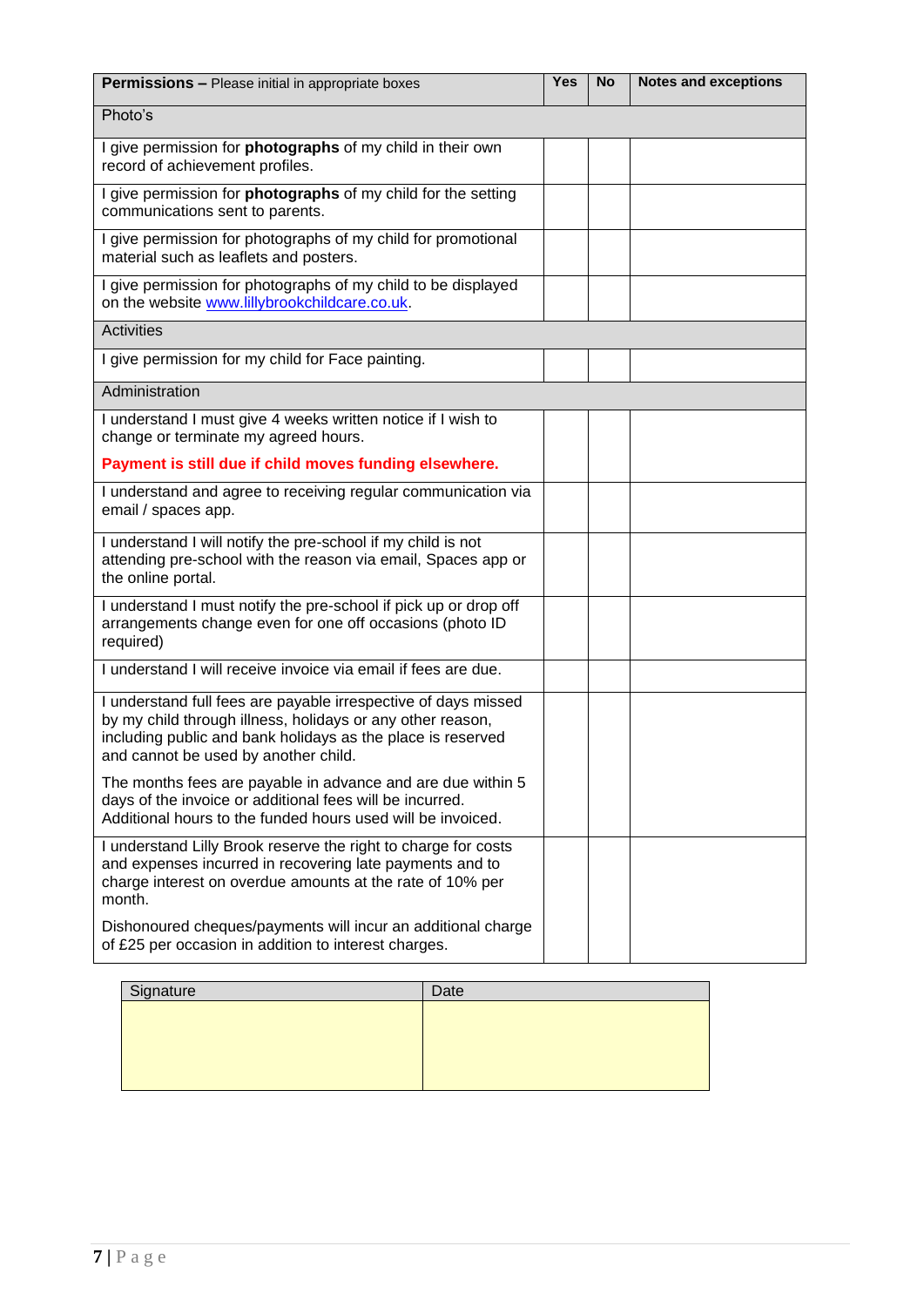## **Fees and Funding and Terms**

- $\triangleright$  Full fees are payable irrespective of days missed by your child through illness, holidays or any other reason, including public and bank holidays as the place is reserved and cannot be used by another child.
- ➢ **The month's fees are payable in advance and are due within 5 days of the invoice.**
- ➢ Parents cannot swap sessions if a session is missed.
- ➢ Once a start date is agreed between the Pre School and yourself, if for any reason your child does not attend the Pre School on the agreed date, fees will still be charged from that date if we do not have 1 calendar months' notice.
- ➢ You must provide us with **four weeks** written notice if your child will be leaving the setting regardless of reason.
- ➢ Where the Pre School has to close due to circumstances beyond our control, for example severe weather conditions, fees will be charged as usual.
- ➢ Requests for changes to bookings or for extra sessions should always be made in writing or by email.
- $\triangleright$  A change of booking or additional days is at the discretion of the manager.
- $\triangleright$  A decrease in attendance requires one month's written notice, as we will need this time to fill the place.
- ➢ We reserve the right to charge for costs and expenses incurred in recovering late payments, and to charge interest on overdue amounts at the rate of 10%per month. For dishonoured cheques/payments a charge of £25 per occasion will be applied.
- ➢ If fees are not paid in accordance to the terms and conditions Lilly Brook Childcare LTD reserve the right to withdraw your child's place at the setting.
- $\triangleright$  Our Fees are reviewed regularly, any increases will be notified 30 days in advance.
- ➢ Free early education becomes available to a maximum of 15 hours per week in the term after your child's 3 rd birthday.
- $\triangleright$  If you are in receipt of your 30 hours funding, you must take responsibility for regularly checking your eligibility. If your circumstances change you must inform us in writing. If you have booked sessions although fail to tell us of changes you will be responsible for any fees incurred.

#### **Agreement**

I declare that the information given on this contract is correct and complete to the best of my knowledge and belief. I have read and understood the Lilly Brook Childcare LTD's terms and conditions. I agree to be bound by these terms. I accept that I will be personally responsible for the payment of fees and I agree that this document is legally binding.

| Signature | Date |
|-----------|------|
|           |      |
|           |      |
|           |      |
|           |      |
|           |      |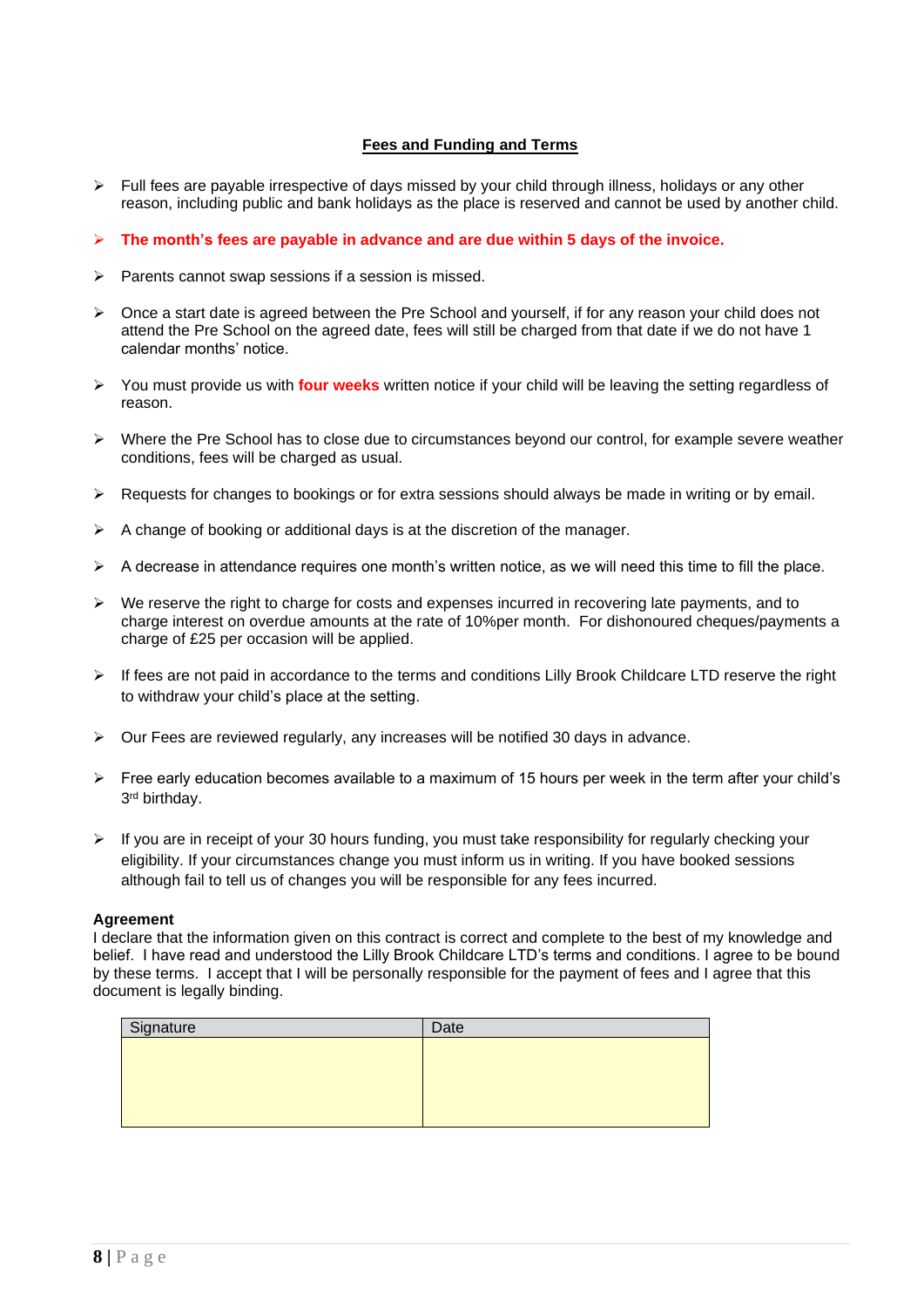Please use this section of the form to tell us about any scars, existing injuries, or birth marks. You can do this by drawing arrows onto the body maps below and number each arrow. Please use the box underneath to go into detail.